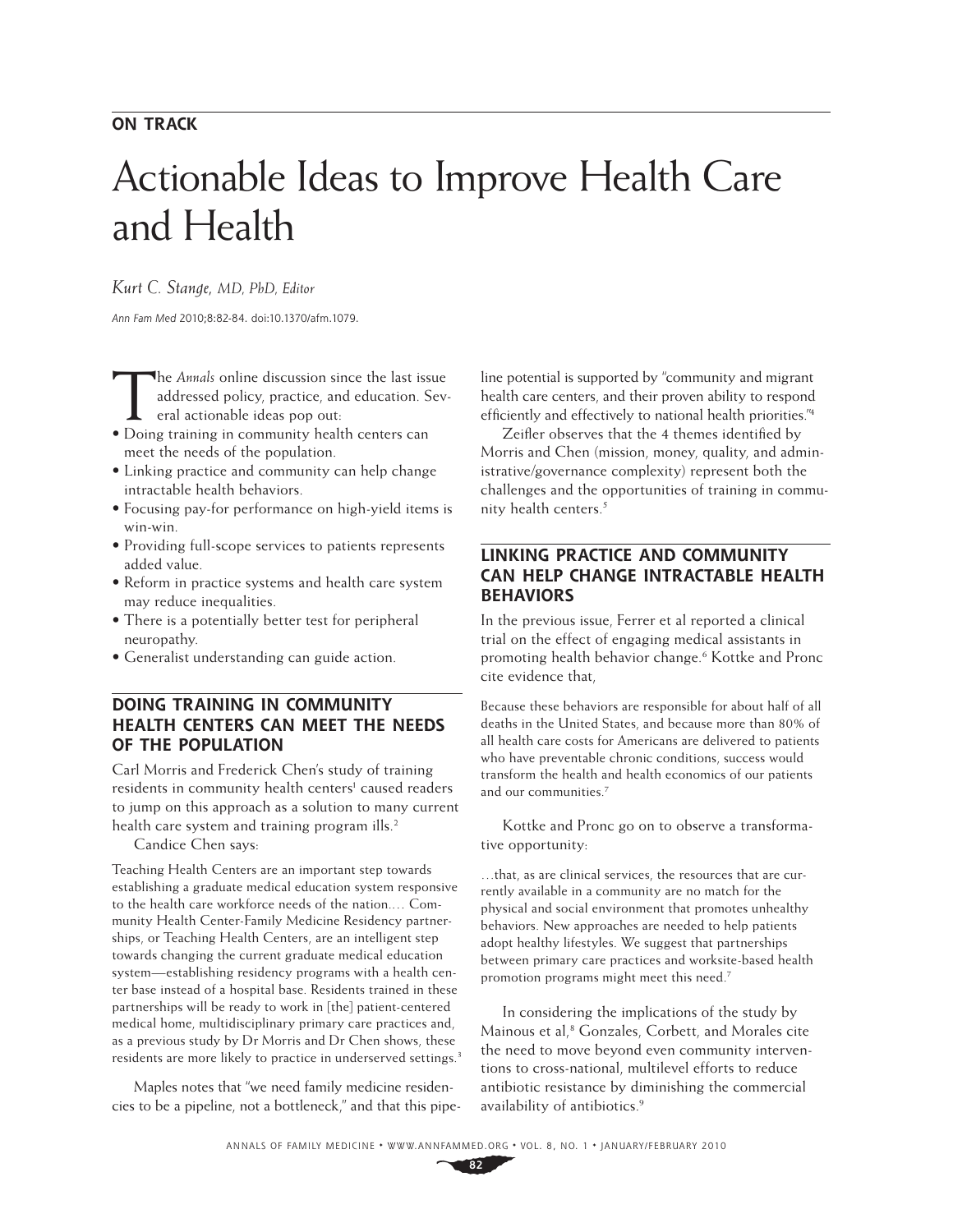#### **FOCUSING PAY-FOR-PERFORMANCE ON HIGH-YIELD ITEMS IS WIN-WIN**

In response to a study documenting the costs to primary care practices of responding to payer requests for quality and performance data,<sup>10</sup> Brantes, the CEO of Bridges to Excellence, observes,

The current focus of many quality reporting and improvement efforts tend to be on measures that have only a distant relationship to lowering cost or improving patient outcomes. As a result, the amounts that payers are willing to offer as a benefit to a practice for participating in the effort are relatively small, and this level of benefit is often lower than the cost of participation for the practice.<sup>11</sup>

 $Warburton<sup>12</sup>$  and Bagley<sup>13</sup> make similar points. Bagley says: "If the cost of organizing that information in a systematic way is balanced against the increased efficiency of the physician-patient encounter, it should be a clear win for all."

#### **PROVIDING FULL-SCOPE SERVICES TO PATIENTS REPRESENTS ADDED VALUE**

Multiple discussants cited the wisdom of making early abortion available within the context of ongoing care in a family medicine practice.<sup>14</sup> In response, the study's lead author replies:

By providing more comprehensive reproductive health care we are able to provide preventive care services that cannot be as well delivered outside of the context of a medical home. The best example is our very high use of highly effective contraception (IUD and Implanon) post abortion which is not seen at sites that do not have continuity of care with their patients. More work is needed to show that it is really the continuity of care that matters but it sure feels like it does as we work with a woman/couple to consider what post abortion contraception steps will help her avoid ending up with another unintended pregnancy.

This preventive care model is a perfect fit for a specialty that feels comfortable with pregnancy care, has a tradition of offering medical procedures, emphasizes prevention and behavior change, values continuity of care, and loathes abandoning patients just when they have a health crisis.<sup>15,16</sup>

**REFORM IN PRACTICE SYSTEMS AND HEALTH CARE SYSTEM MAY REDUCE INEQUALITIES**

Dowling<sup>17</sup> notes that multiple practice-level initiatives (shown by Zimmerman et al to be possible<sup>18</sup>) can help to reduce immunization disparities. He quotes a patient to support the need for sustained, multifactorial effort, since the problem is one result of "a whole lifetime of poor access to healthcare."

Considering the health care system fragmentation studied by DeVoe et al in the last issue,<sup>19</sup> Guendelman implores: "It is of the essence that we remind policymakers of the benefits of streamlining health insurance so that children and their parents can navigate through the same health plans."20

#### **THERE IS A POTENTIALLY BETTER TEST FOR PERIPHERAL NEUROPATHY**

Oyer cites his own research on the "Clanging Tuning Fork Test"21 that apparently has greater sensitivity for picking up early loss of sensation than the more commonly advocated monofilament testing that was the subject of a meta-analysis by Dros and colleagues.<sup>22</sup>

#### **GENERALIST UNDERSTANDING CAN GUIDE ACTION**

Scherger<sup>23</sup> and Green<sup>24</sup> note the need to advance the intellectual basis of family medicine and solve intractable problems in health care and health by investigating the paradox of primary care.<sup>25</sup>

At the same time, Mackenzie<sup>26</sup> and Katerndahl<sup>27</sup> challenge the notion in the latest article in the ongoing editorial series<sup>28</sup> that different levels of care represent holons within a holarchy. Rather than the levels of care being holons (wholes that are simultaneously parts of something else) that are hierarchically organized (into holarchies), Mackenzie asserts a different hierarchy:

The holons are the patient holon (which is part of the patient/health worker holon which is part of the organisational holon, community, society, nation, culture, civilisation, planet and so on, going down the patient holarchy would see a organ or disease holon as part of the patient, and cellular processes as parts of the disease holon, etc).

 So all the levels of healthcare can be seen as concentric rings with fundamental care at the core and that all these levels of care can be mapped onto all the holons described above.26

Please join the discussion at http://www. AnnFamMed.org.

#### **References**

- 1. Morris CG, Chen FM. Training residents in community health centers: facilitators and barriers. Ann Fam Med. 2009;7(6):488-494.
- 2. TRACK discussion in response to: Morris CG, Chen FM. Training residents in community health centers: facilitators and barriers. Ann Fam Med. 2009;7(6):488-494. http://www.annfammed.org/cgi/eletters/7/6/488. Accessed Nov 30, 2009.
- 3. Chen CP. An important step towards revitalizing primary care [eletter]. http://www.annfammed.org/cgi/eletters/7/6/488#11366, 11 Nov 2009.
- 4. Maples W. The right message, and the right time [eletter]. http:// www.annfammed.org/cgi/eletters/7/6/488#11370, 12 Nov 2009.

ANNALS OF FAMILY MEDICINE ✦ WWW.ANNFAMMED.ORG ✦ VOL. 8, NO. 1 ✦ JANUARY/FEBRUARY 2010

**83**